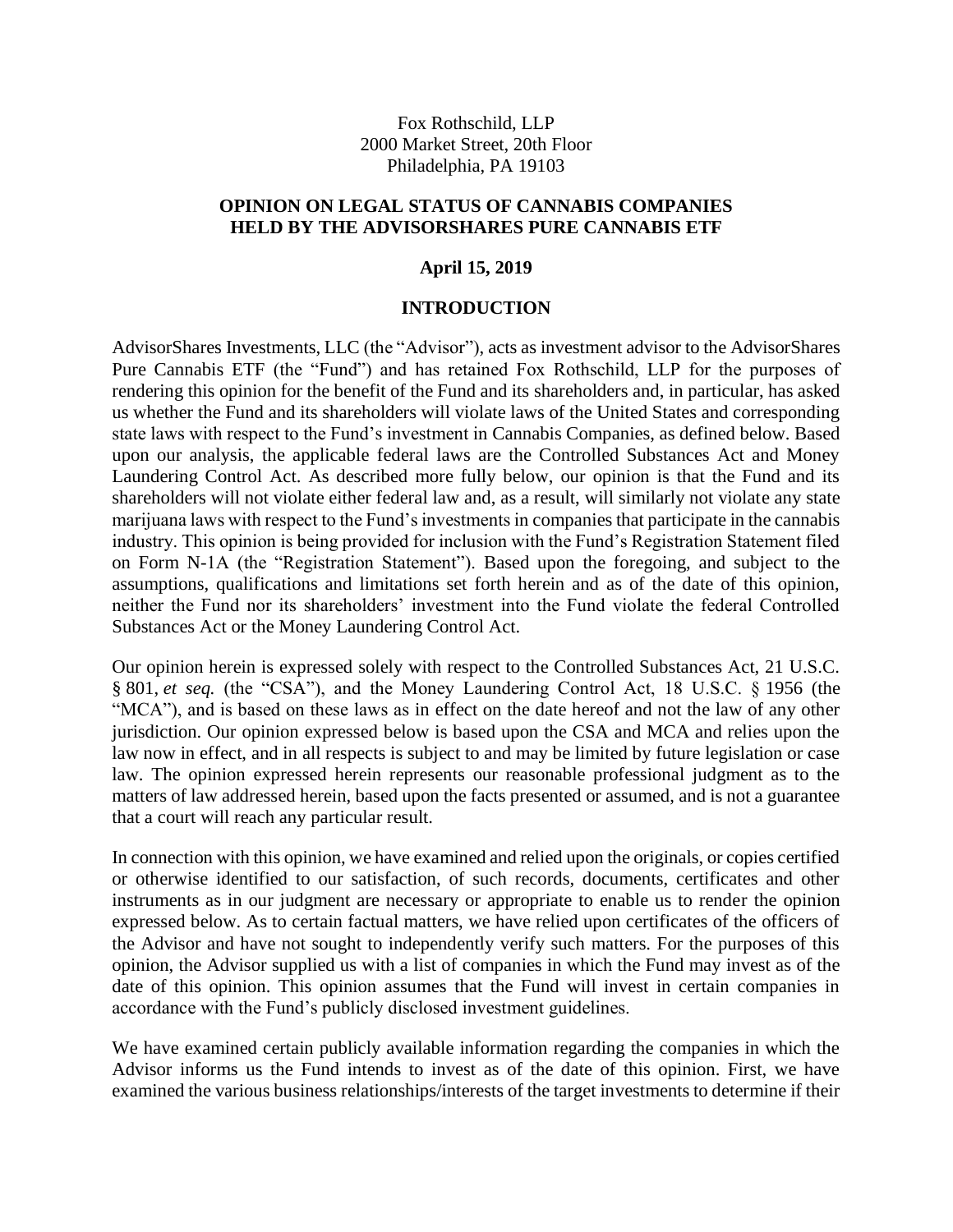businesses violate the CSA or MCA by assessing if they are engaged in the growth, cultivation and/or sale of cannabis in the United States. In this regard, we have solely reviewed publicly available filings available through the Securities and Exchange Commission and SEDAR (which tracks companies listed on Canadian exchanges). Second, we examined whether any of the target investments were subject to any actions/proceedings for violating the CSA and MCA solely by reviewing information publicly available through Bloomberg Law Docket. The following opinion solely relies upon the review of the information available in the public resources noted above in this paragraph. We have not reviewed the target investments with respect to their compliance with the laws of any country except as noted above in this paragraph.

This opinion letter is limited to the matters stated herein, and no opinion is implied or may be inferred beyond the matters expressly stated. This opinion letter is given as of the date hereof, and we expressly disclaim any obligation to update or supplement our opinion contained herein to reflect any facts or circumstances that may hereafter come to our attention or any changes in laws that may hereafter occur.

We express no opinion as to the law of any other jurisdiction that may be applicable to the subject matter hereof. We are not rendering any opinion as to compliance with any federal, state, or local law, rule or regulation relating to securities, or to the sale or issuance thereof.

# **FACTUAL BACKGROUND FOR OPINION**

### **Description of the AdvisorShares Pure Cannabis ETF's principal investment strategy**

The Fund's principal investment strategy as presently stated in the Registration Statement or as otherwise represented to us by the Advisor is as follows:

- The Fund seeks to invest 80% of its net assets in exchange traded equity securities, derivatives, and/or other instruments of companies that derive at least 50% of their net revenue from the marijuana and/or hemp business ("Cannabis Companies"). Currently, the contemplated investments are primarily in Canada and the United States and will be purchased on regulated, major stock exchanges, such as the New York Stock Exchange, NYSE American, Nasdaq Stock Market, TSX Exchange, and TSX Venture Exchange).
- The Cannabis Companies that the Fund seeks to invest in include those that are exchange traded and legally participate in activities supporting the cannabis industry, including, for example, agriculture, biotechnology, pharmaceuticals, real estate, retail, and finance. These Cannabis Companies may relate to the "cannabis" or "marijuana" (terms that are used interchangeably) side of the industry, or the "hemp" side of the industry.<sup>1</sup>

<sup>1</sup> Botanically, hemp and marijuana/cannabis come from the same species of plant, *Cannabis sativa*, but from different varieties or "cultivars" that have been bred for different uses. In fact, hemp and marijuana/cannabis are genetically distinct forms of the plant that differ by their use, chemical makeup, and differing cultivation practices. While "marijuana/cannabis" generally refers to the psychotropic drug that is high in delta-9-tetrahydrocannabinol ("THC") content, growers cultivate low-THC hemp for use in the production of products, including foods and beverages, personal care products, nutritional supplements, fabrics, textiles, paper, construction materials, and other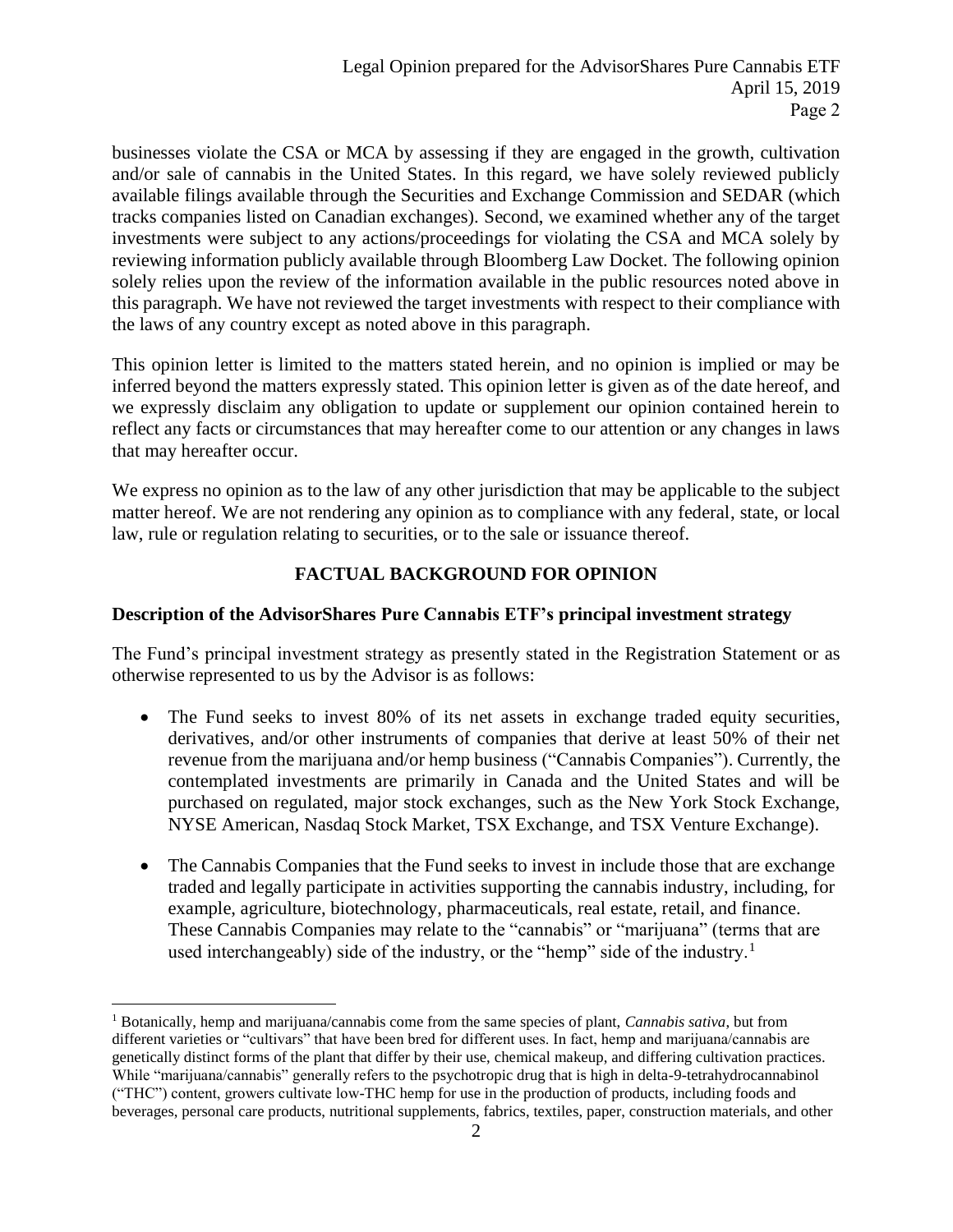- The Fund will concentrate at least 25% of its investments in the pharmaceuticals, biotechnology and life sciences industry group within the health care sector. The Fund will only invest in such Cannabis Companies with a presence in the U.S. if its activities are properly licensed and legal under applicable U.S. federal, state, and local laws.
- While the Fund will primarily invest in exchange–listed securities of mid- and smallcapitalization companies, the Advisor may also seek investment opportunities through initial public offerings.

The Advisor has further represented to us that the following principles that are reflected in the Registration Statement's Statement of Additional Information will be adhered to in selecting investments for the Fund:

- The Fund will not invest in any Cannabis Company that grows, produces, distributes, or sells cannabis or products derived from cannabis in a country, state, province, locality or other political subdivision where this activity is illegal under applicable law.
- Cannabis Companies do not include companies that grow, produce, distribute, or sell cannabis or products derived from cannabis inside the U.S. This is the case regardless of whether such a company is listed on a U.S. exchange or an exchange in a country where cannabis is legal.
- Cannabis Companies do not include companies that grow, produce, distribute, or sell cannabis or products derived from cannabis both in a country where its activities are entirely legal and in the U.S. where its activities are legal under state and local law but not under U.S. federal law.
- Cannabis Companies do not include those companies whose securities trade on the Canadian Securities Exchange ("CSE").
- Cannabis Companies only supply products and/or perform activities that are legal under applicable national and local laws, including U.S. federal, state, and local laws. Cannabis Companies may, however, supply such products and perform such activities in the U.S. to companies that grow, produce, distribute, or sell cannabis or products derived from cannabis in a manner that is legal under state and local law but not under U.S. federal law.
- Cannabis Companies with a presence in the U.S. may engage in pharmaceutical activities and/or grow, produce, distribute, or sell hemp or products derive from hemp but only if such activities are properly licensed and legal under applicable U.S. federal, state, and local laws.

manufactured goods. Since December 2018, hemp is not specifically illegal under the CSA, though it remains subject to considerable regulation and may be illegal in some states.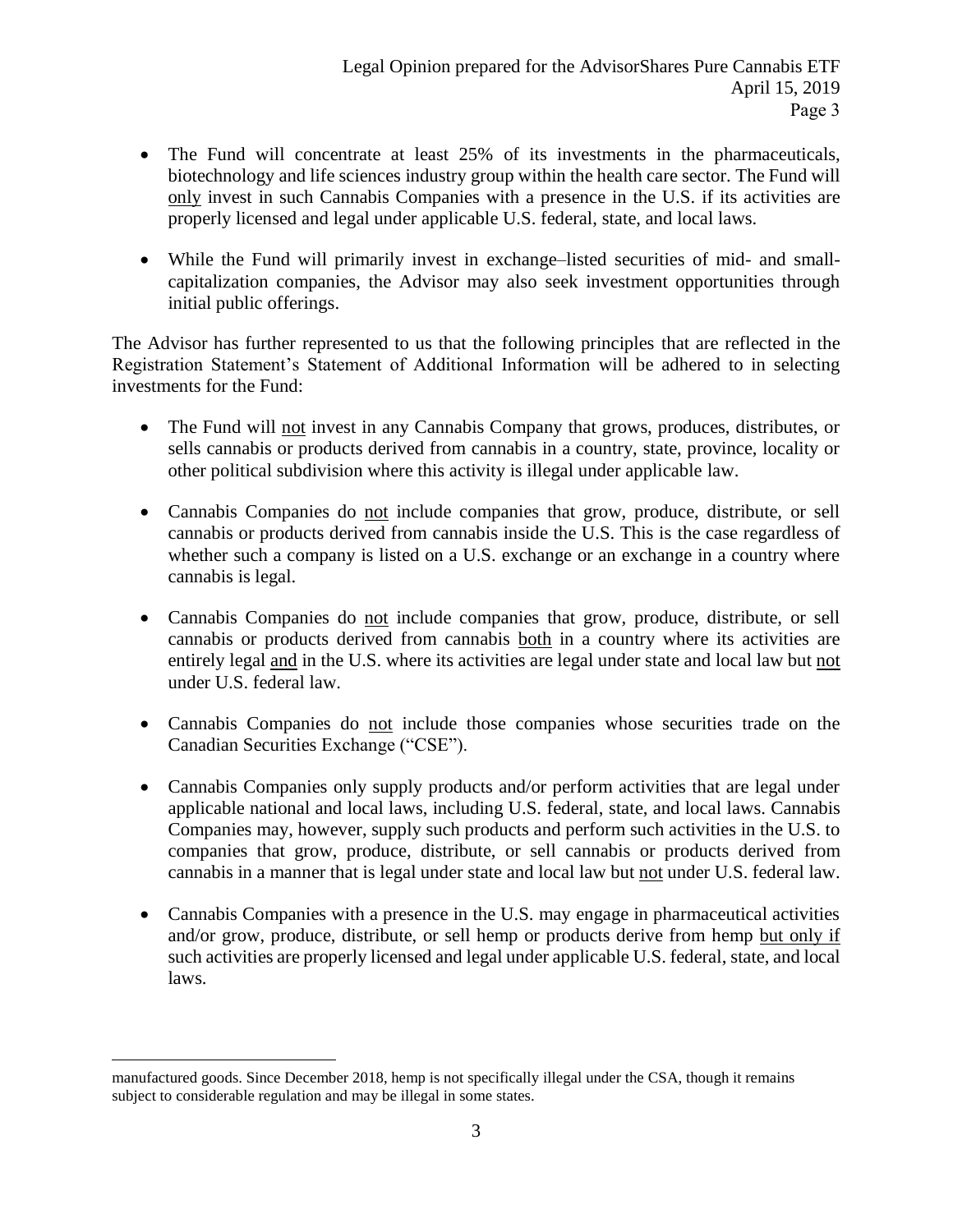If, after acquiring a Cannabis Company's securities, the Advisor identifies or becomes aware that the company no longer meets the Fund's definition of Cannabis Companies, the Fund will promptly sell that position.

### **Detailed information on exchange traded securities utilized by the Fund**

The Fund will invest in companies that list their securities on exchanges that require compliance with all laws, rules and regulations applicable to their business, including U.S. federal laws. The current exchanges identified by the Fund that meet these requirements are the New York Stock Exchange ("NYSE"), NYSE American ("NYSE American"), Nasdaq Stock Market ("Nasdaq"), TSX Exchange ("TSX"), and TSX Venture Exchange ("TSX Venture"). The CSE does not meet these requirements as it lists securities for companies that grow, produce, distribute, or sell cannabis or products derived from cannabis in a manner that is legal under U.S. state law but not under U.S. federal law.

The NYSE, NYSE American, and NASDAQ are national securities exchanges that are registered with the SEC under Section 6 of the Securities Exchange Act of 1934. Before a company's securities can trade on a U.S. exchange, the company must register that class of securities with the SEC under Section 12(b) of the Exchange Act.

The TSX and TSX Venture require compliance with all U.S. federal laws. In addition, these exchanges have provided specific guidance related to the cannabis industry enforcing compliance with U.S. federal laws.

Further information on each of these exchanges are as follows:

## **NYSE AND NYSE AMERICAN**

The NYSE is a worldwide market that lists about 80% of U.S. securities. The NYSE acquired the American Stock Exchange in 2008 now known as NYSE-MKT. The NYSE Market is open to listing companies involved in the cannabis industry who are involved in biotech (22nd Century Group: XXII; AbbVie – ABBV); investment in the industry outside of United States (Canopy Growth Corp.: CGC; Compass Diversified Holdings: CODI; ETFMG Alternative Harvest: MJ); the agricultural sector (Level Brands, Inc.: NYSE:LEVB; Scott's Miracle Grow Co.: SMG); and the real estate sector (Industrial Properties, Inc.: IIPR). United States based companies that "touch the plant" (i.e., those that grow or distribute cannabis) are not eligible to list at this time. Canadian and other non-U.S. companies whose cannabis related activities are legal in their home jurisdiction are eligible to list if they meet the exchange's listing requirements, such as number of shareholders, earnings and stock price. The NYSE governs listing requirements and continued listing requirements. Listing issuers must comply with its agreements with the NYSE and SEC requirements in all material respect.

Further, NYSE Regulation ("NYSER") is responsible for monitoring activities on the NYSE's equities, options, and bonds markets – i.e., the New York Stock Exchange LLC (equities and bonds), NYSE Arca, Inc. (equities and options), NYSE American LLC (equities and options) and NYSE National, Inc. (equities) (collectively, the "NYSE Exchanges") – and for addressing non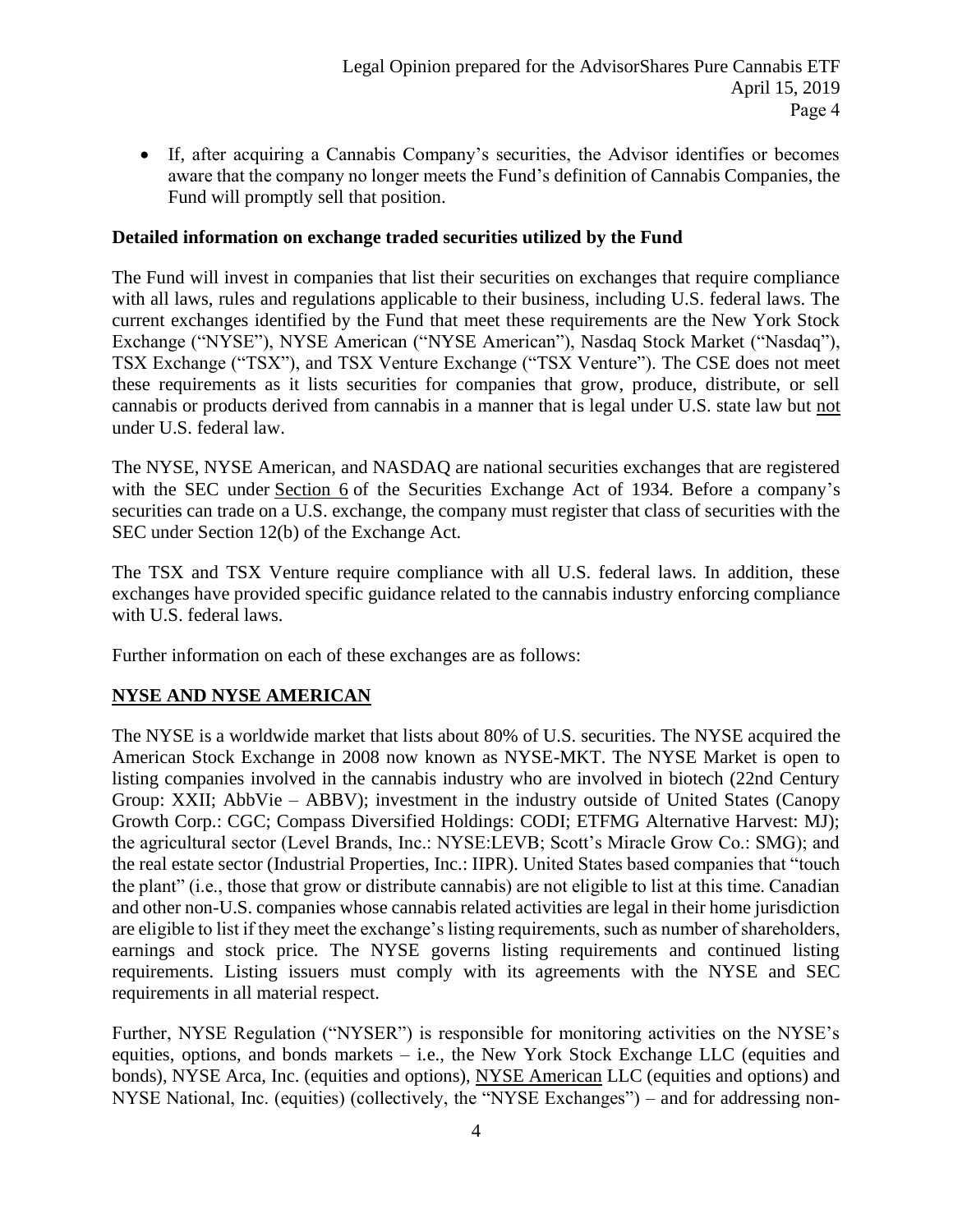compliance with the NYSE Exchanges' rules and federal securities laws. NYSER enforces both the NYSE Exchanges' and their members' compliance with NYSE Exchange rules and applicable federal securities requirements. It also monitors and enforces listed companies' compliance with applicable listing standards of the NYSE Exchanges. By performing these duties, NYSER supports the NYSE Exchanges' efforts to promote just and equitable principles of trade, encourage free and open markets, and protect investors and the public interest. Many of these regulatory functions are performed directly by NYSER; others are performed by FINRA or other self-regulatory organizations pursuant to a regulatory services agreement, national market system plans, or other arrangements.

# **NASDAQ**

The Nasdaq Stock Market requires the companies listing on its exchange to comply with U.S. federal laws. The following paragraph below is from its website under FAQ:

> In determining whether to initially list a company or continue a company's listing when it changes its business activities, Nasdaq does not make subjective or value judgements about the business the company operates. However, Nasdaq cannot initially list or continue the listing of a company whose current or planned activities are in violation of U.S. federal law or the law in a jurisdiction where the company operates. In assessing the legality of a company's activity, Nasdaq largely relies on the risk factors and other disclosures made in the company's filings with the Securities and Exchange Commission, although Nasdaq may also request additional information from the company where necessary.<sup>2</sup>

# **TSX**

The TSX is the 12th largest exchange in the world by market capitalization. On October 16, 2017, the TSX issued Staff Notice 2017-0009 (the "Staff Notice")<sup>3</sup> regarding listed companies engaged in the marijuana business, whether directly or indirectly, in the United States. The Staff Notice states the general requirements that the business of applicants or listed issuers "will be conducted (i) with integrity and in the best interests of the issuer's security holders and the investing public, and (ii) in compliance with the rules and regulations of TSX and all regulatory bodies having jurisdiction." Due to the significant number of inquiries received regarding entities engaging in activities related to the cultivation, distribution or possession of marijuana in the U.S. ("Subject Entities"), TSX issued the Staff Notice to provide clarity regarding the application of the requirements to applicants and listed issuers in the marijuana sector. The Staff Notice notes that although a number of U.S. states have legalized the cultivation, distribution or possession of marijuana subject to various conditions, marijuana remains a Schedule I drug under the CSA. More specifically, it is illegal under U.S. federal law to cultivate, distribute or possess marijuana, and

<sup>3</sup> *See* Staff Notice 2017-0009 dated On October 16, 2017 available

 $\overline{a}$ <sup>2</sup> Available at https://listingcenter.nasdaq.com/Material\_Search.aspx?cid=34&mcd=LQ (Identification No. 1474).

at http://tmx.complinet.com/en/display/display\_viewall.html?rbid=2072&element\_id=467&print=1.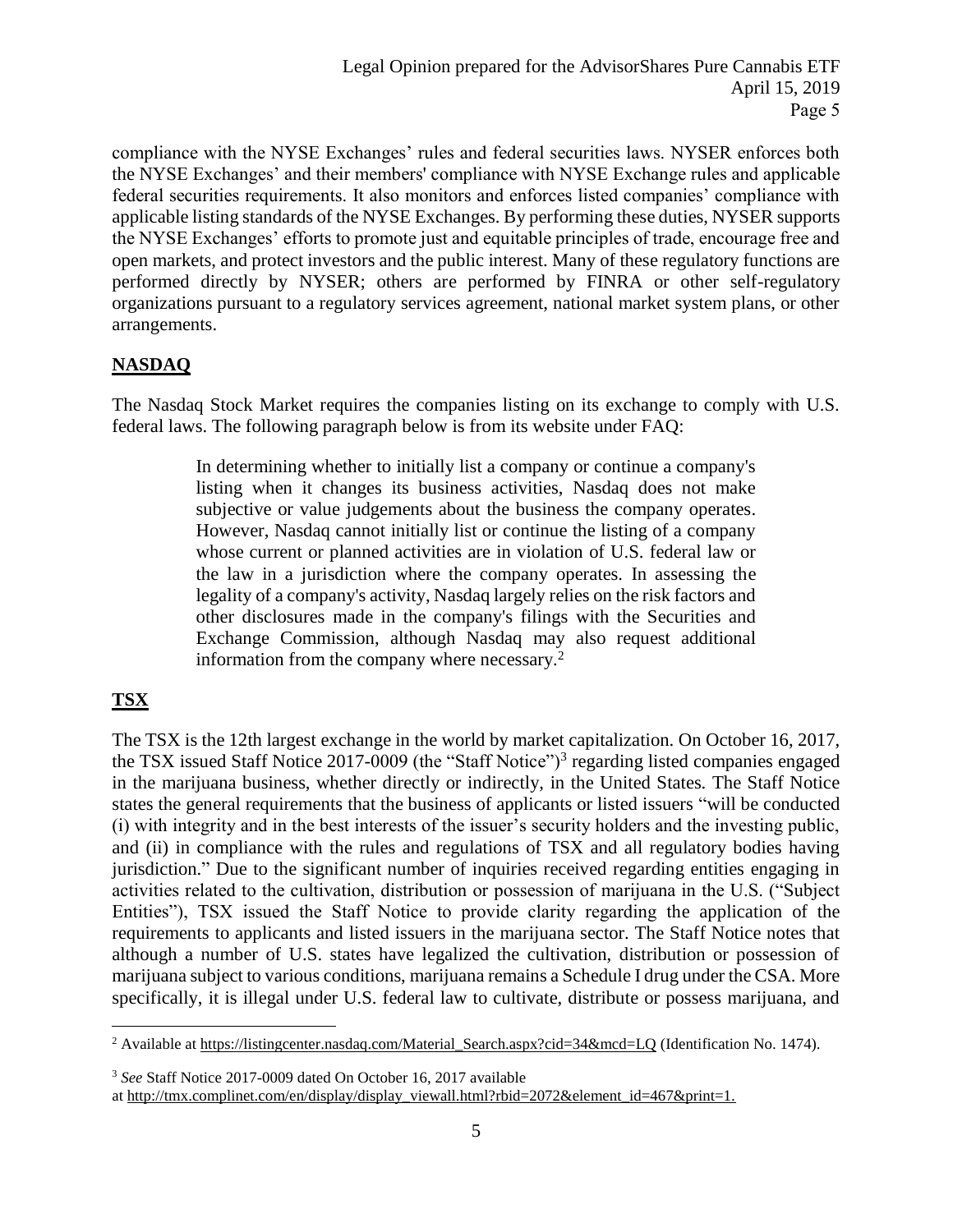that financial transactions involving proceeds generated by, or intended to promote, marijuanarelated business activities in the U.S. may form the basis for prosecution under applicable U.S. federal money-laundering legislation.

According to the Staff Notice, companies listed on the TSX with ongoing business activities that violate U.S. federal law regarding marijuana do not comply with the requirements of the TSX. These business activities may include, among other things, (i) direct or indirect ownership of, or investment in Subject Entities, (ii) commercial interest or arrangements with Subject Entities that are similar in substance to ownership of, or investment in Subject Entities, (iii) providing services or products that are specifically designed for, or targeted at, Subject Entities, or (iv) commercial interests or arrangements with entities engaging in the business activities described in (iii).

The Staff Notice states as part of TSX's standard continued listing review of listed issuers, TSX selects issuers for in depth reviews based on their continuous disclosure records. As required by the TSX manual, each listed issuer is required to disclose material information regarding its business and affairs. As part of its continued listing review of listed issuers in the marijuana sector, TSX contacted listed issuers at the end of 2017 for a more comprehensive review of their marijuana-related activities (if any) in the U.S. If a listed company engages in activities that are contrary to TSX requirements, the TSX has the discretion to initiate delisting review of that company. In short, if a TSX-listed company grows or distributes marijuana in the U.S., invests in another business that grows or distributes marijuana in the U.S., or provides services or products for businesses that grow or distribute marijuana in the U.S., the company faces the prospect of being delisted from the TSX.

## **TSX Venture**

 $\overline{a}$ 

This exchange mostly contains small-cap Canadian stocks. TSX Venture provided a Notice to Issuers bulletin dated October 16, 2017 (the "Bulletin")<sup>4</sup> that specifically addressed business activities related to marijuana in the United States. The Bulletin clarified its requirements to list and to continue listing on its exchange. The Bulletin states the general requirements "that (i) the business of applicants or listed issuers will be conducted with integrity and in the best interests of the issuer's security holders, and (ii) applicants or listed issuers will comply with all laws, rules and regulations applicable to their business or undertaking." These requirements apply to all applicants and listed issuers. Due to the "significant number of inquiries received regarding entities engaging in activities related to the cultivation, distribution or possession of marijuana in the United States" ("Subject Entities"), TSX Venture issued the Bulletin to provide clarity regarding the application of the requirements to applicants and listed issuers in the marijuana sector. The Bulletin notes that although a number of U.S. states have legalized the cultivation, distribution, or possession of marijuana to various degrees and subject to various conditions, marijuana remains a Schedule I drug under the CSA and cannabis financial transactions under the MCA.

<sup>4</sup> *See* Notice to Issuers bulletin dated October 16, 2017 available at https://www.tsx.com/listings/tsx-and-tsxv-issuerresources/tsx-venture-exchange-issuer-resources/tsx-venture-exchange-corporate-finance-manual/tsxv-corporatefinance-bulletins.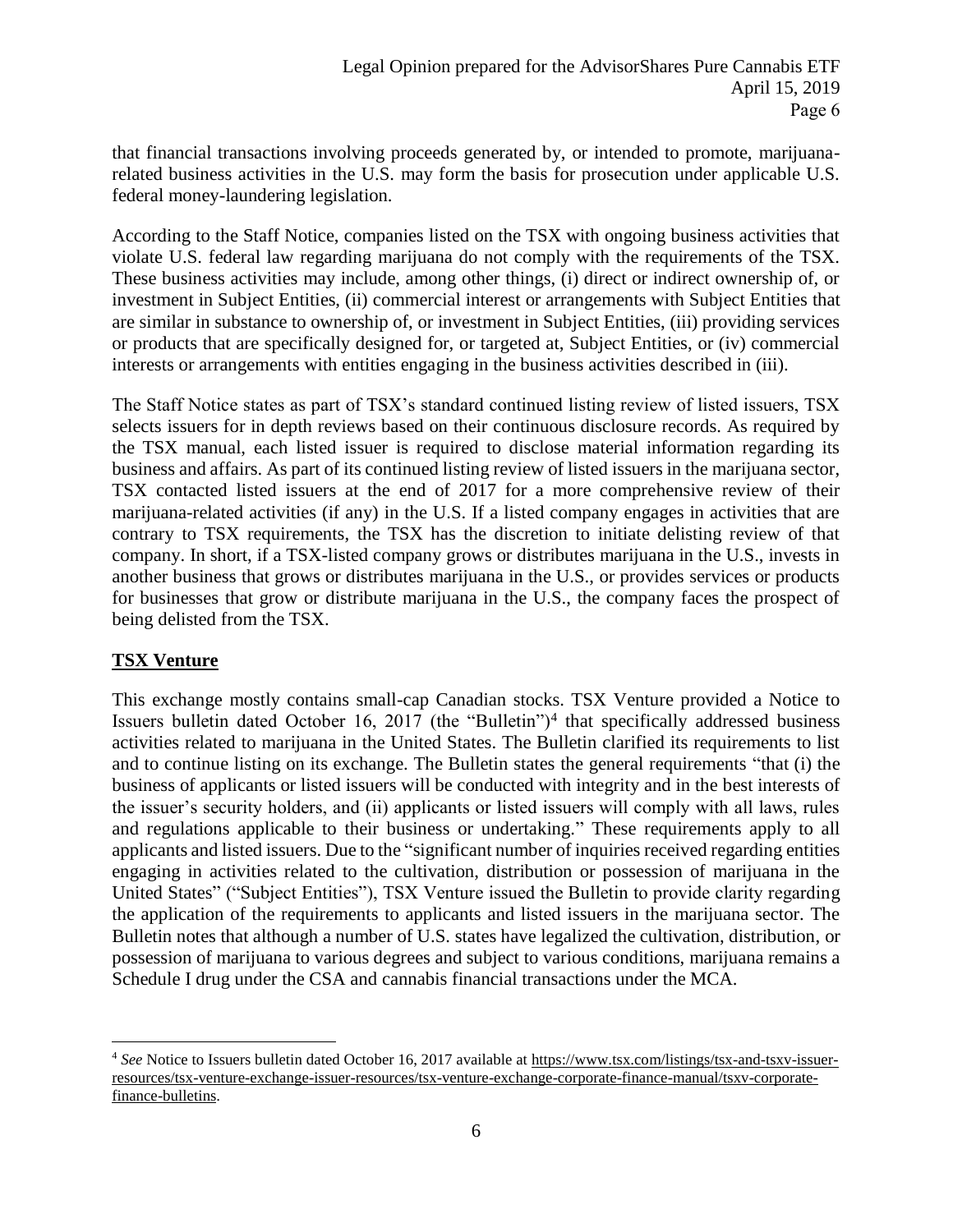According to the Bulletin, companies listed on TSX Venture with ongoing business activities that violate United States federal law regarding marijuana do not comply with the requirements of TSX Venture. These business activities may include, among other things:

> (i) direct or indirect ownership of, or investment in, Subject Entities; (ii) commercial interests or arrangements with Subject Entities that are similar in substance to ownership of, or investment in, Subject Entities; (iii) providing services or products that are specifically designed for, or targeted at, Subject Entities; or (iv) commercial interests or arrangements with entities engaging in the business activities described in (iii).

The Bulletin states that, as part of TSX Venture's standard continued listing review of listed issuers, TSX Venture selects issuers for in depth reviews based on their continuous disclosure records. As required by the TSX Venture manual, each listed issuer is required to disclose material information regarding its business and affairs. As part of its continued listing review of listed issuers in the marijuana sector, TSX Venture contacted listed issuers at the end of 2017 for a more comprehensive review of their marijuana-related activities (if any) in the United States. If a listed company engages in activities that are contrary to TSX Venture's requirements, TSX Venture has the discretion to initiate a delisting review of that company.

# **LEGAL ANALYSIS**

Beyond the limits of investing in companies listed on exchanges described above, we analyzed the potential criminal exposure to the Fund and its shareholders solely under the CSA and MCA in connection with the Fund's proposed investment in the Cannabis Companies.<sup>5</sup> The legal landscape in the cannabis industry is rapidly changing, and enforcement priorities for prosecutors, investigators, and regulators are difficult (if not impossible) to predict, may be influenced by political considerations (and thus a moving target), and may lack consistent application, all of which are beyond the scope of this opinion.

That said, based on our review of the case law and other authorities, we note the following:

 Federal prosecutors have considerable discretion to pursue potential cannabis-related offenses under U.S. criminal laws. To date, the matters filed by prosecutors have been focused on growers, producers, and distributors within the U.S. that have violated federal law and/or the state and local laws where they are located.<sup>6</sup>

<sup>6</sup> *See, e.g.,* Superseding Indictment, *U.S. v. Hoang*, Case No. 3:17-cr-70, 2017 WL 9855203 (S.D. Iowa); Press Release, U.S. Dep't of Justice, *Washington, D.C. Post Office Manager and Two Letter Carriers Found Guilty of Bribery and Conspiracy to Distribute Marijuana* (Jul. 24, 2017), available at https://www.justice.gov/opa/pr/washington-dc-post-office-manager-and-two-letter-carriers-found-guilty-briberyand-conspiracy.

 $\overline{a}$ <sup>5</sup> For purposes of this opinion, we do not assess potential regulatory issues with the SEC, the Financial Industry Regulatory Authority ("FINRA"), the Financial Crimes Enforcement Network ("FinCen"), or foreign authorities.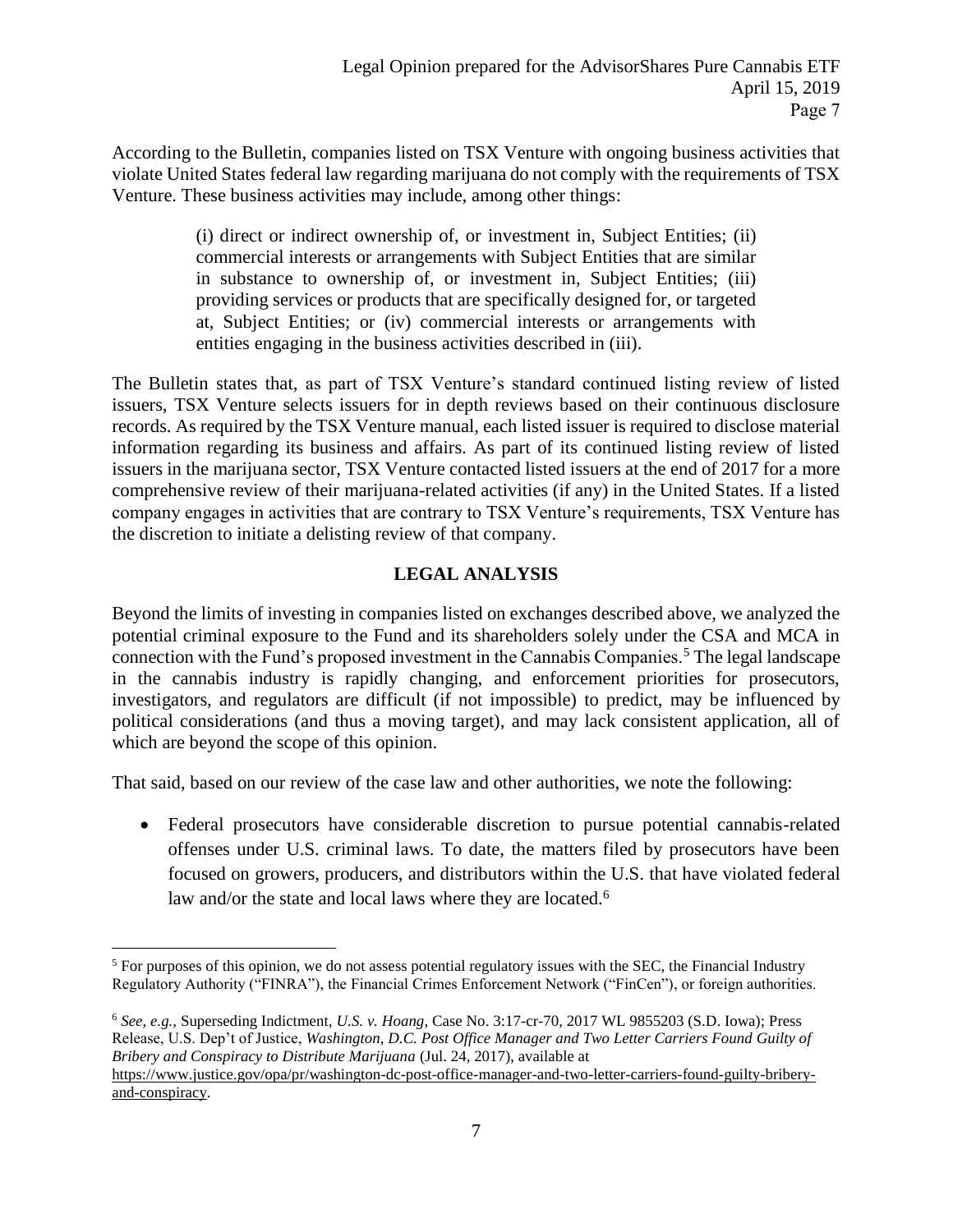- We have reviewed examples of U.S. exchange listed companies that have invested or are investing in Canadian cannabis companies and, to date, we have not found public records showing corresponding action by the U.S. Department of Justice (the "DOJ").<sup>7</sup> Indeed, in August 2018, Constellation Brands, Inc., a New York-based Fortune 500 company that is publicly traded on the New York Stock Exchange, invested CAD\$5 billion (US\$4 billion) into Canopy Growth Corporation, a Canadian producer and exporter of cannabis. Canopy is listed on the TSX and, as of May 2018, it became listed on the NYSE.
- We have reviewed two open-end investment companies registered under the Investment Company Act of 1940, as amended (the "1940 Act") with principal investment strategies of investing in cannabis companies. First, the ETFMG Alternative Harvest ETF, which is publicly traded on NYSE Arca, Inc., has as its principal investment strategy to invest in "exchange-listed common stock (or corresponding American Depositary Receipts ("ADRs") or Global Depositary Receipts ("GDRs")) of companies across the globe, including U.S. companies, that (i) are engaged in the legal cultivation of cannabis, including industrial hemp, or the legal production, marketing or distribution of cannabis, including industrial hemp, products for medical or non-medical purposes ("Cannabis Companies"); (ii) engage in the lawful creation, marketing or distribution of prescription drugs that utilize cannabinoids as an active ingredient ("Pharmaceutical Companies"); (iii) trade tobacco or produce tobacco products, such as cigarettes, cigars or electronic cigarettes; (iv) produce cigarette and cigar components, such as cigarette paper and filters; or (v) engage in the creation, production and distribution of fertilizers, plant foods, pesticides or growing equipment to be used in the cultivation of cannabis or tobacco."<sup>8</sup> Second, is the American Growth Fund Series Two, which has as its principal investment strategy to invest in a "portfolio which is made up primarily of common stocks involved, in at least some way, in the legal cannabis business."<sup>9</sup>
- In addition, we have reviewed examples of other investment companies registered under the 1940 Act with investments in cannabis companies. The Vanguard Developed Markets

<sup>7</sup> This does not mean that no action may be brought in the future or that no confidential investigation is proceeding in the status quo, it simply means that we have not found evidence of the same through publicly available resources that we reviewed as noted above.

<sup>8</sup> ETFMG Alternative Harvest ETF's Summary Prospectus dated January 31, 2019 available on the SEC's EDGAR database at https://www.sec.gov/Archives/edgar/data/1467831/000161577419001446/s115729\_497k.htm.

<sup>9</sup> American Growth Fund Series Two's Summary Prospectus dated May 21, 2018 available on the SEC's EDGAR database a[t https://www.sec.gov/Archives/edgar/data/5138/000000513818000017/0000005138-18-000017](https://www.sec.gov/Archives/edgar/data/5138/000000513818000017/0000005138-18-000017-index.htm) [index.htm.](https://www.sec.gov/Archives/edgar/data/5138/000000513818000017/0000005138-18-000017-index.htm) *See also* the American Growth Fund Series Two's supplement dated July 19, 2018 to the prospectus dated November 30, 2017 available on the SEC's EDGAR database at [https://www.sec.gov/Archives/edgar/data/5138/000000513818000036/0000005138-18-000036-index.htm.](https://www.sec.gov/Archives/edgar/data/5138/000000513818000036/0000005138-18-000036-index.htm)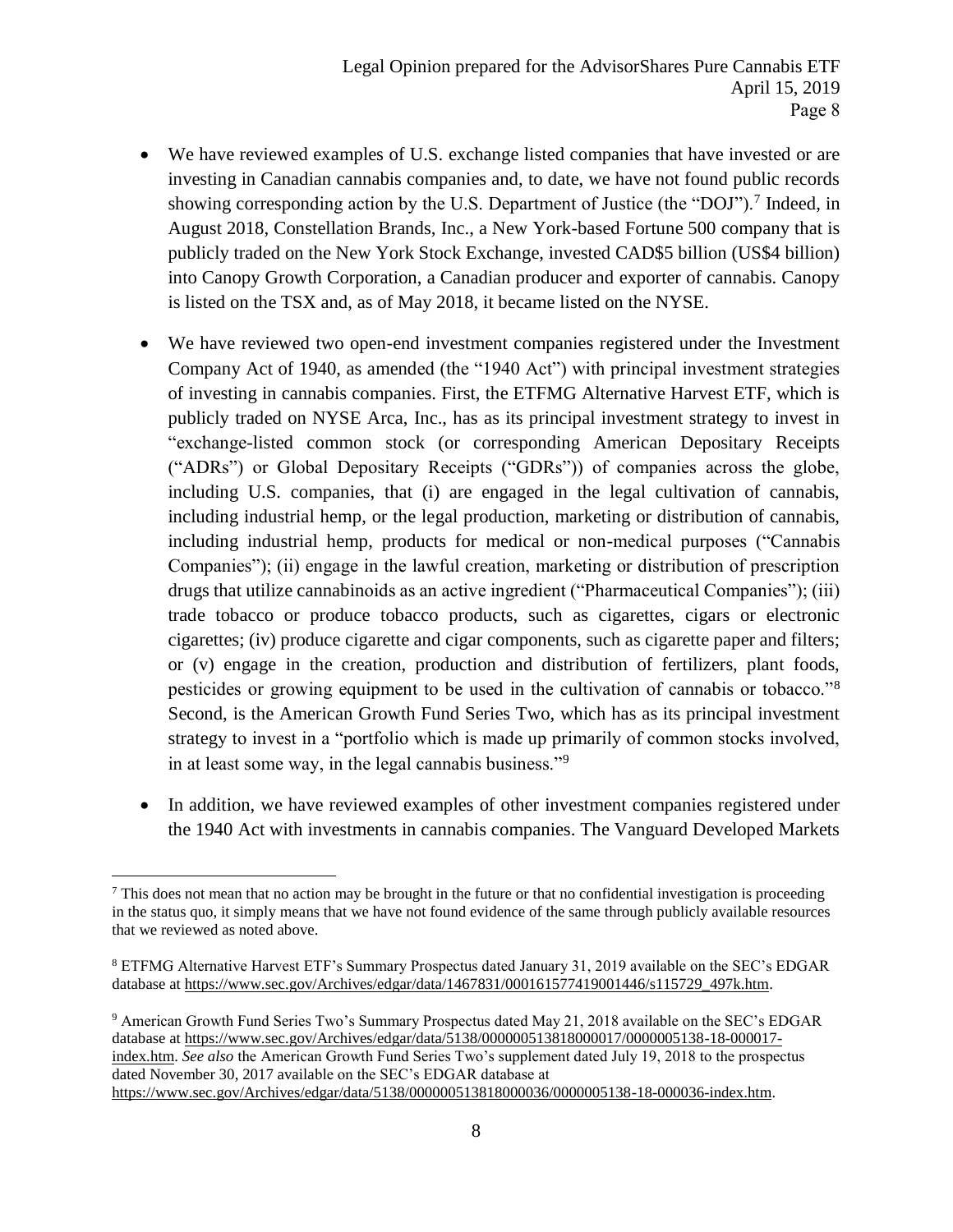Index Fund held, at the very least, each of the following cannabis companies as of April 3, 2019: Aphria, Inc., Aurora Cannabis Inc., and Canopy Growth Corp.<sup>10</sup>

 Notwithstanding the above, there could be a risk of criminal exposure for aiding and abetting liability under the CSA. The CSA generally proscribes the manufacture and/or production of controlled substances, such as cannabis. Liability here would be determined based on whether (i) the CSA applies to conduct occurring entirely in another country, such as Canada or Australia, and (ii) whether investment in the Cannabis Companies would constitute an underlying violation of law, particularly where the proposed investment criteria proscribes investment in companies that manufacture and/or produce cannabis and the proposed investments contemplate the purchase of securities on secondary markets in Canada and Australia. We have not found case law or other guidance suggesting that an extension of enforcement of the CSA in the manner outlined above as to any of the Cannabis Companies.

**Our opinion focuses on the CSA and MCA, and based on the current status of state laws regarding marijuana, it is our view that the CSA and MCA are more stringent. Therefore, it is our opinion that, if the Fund complies with the CSA and MCA, the Fund will meet state law standards because the Fund will not be investing in companies engaged in the cultivation, distribution or possession of marijuana in the U.S.**

# **I. FEDERAL LAW**

## **A. Executing Federal Laws**

Congress gives federal agencies significant authority in executing federal laws, including the Drug Enforcement Agency ("DEA"), the law enforcement arm of the federal government primarily responsible for enforcing the CSA.<sup>11</sup> Further, federal prosecutors have wide latitude in determining when, who, how and even whether to prosecute for alleged violations of federal criminal law.<sup>12</sup> In our legal system, "the decision whether or not to prosecute, and what charge to file or bring before a grand jury, generally rests entirely in [the prosecutor's] discretion."<sup>13</sup> "This broad discretion ... is particularly ill-suited to judicial review."<sup>14</sup> That discretion extends to, for example, the decision

<sup>&</sup>lt;sup>10</sup> A list of the Vanguard Developed Markets Index Fund's portfolio holdings as of April 3, 2019, is available at [https://investor.vanguard.com/mutual-funds/profile/overview/VDVIX/portfolio-holdings.](https://investor.vanguard.com/mutual-funds/profile/overview/VDVIX/portfolio-holdings)

<sup>11</sup> *See* 21 U.S.C §§ 822(a) and 812(c).

<sup>12</sup> *Oyler v. Boles,* 368 U.S. 448 (1962).

<sup>13</sup> *Bordenkircher v. Hayes*, 434 U.S. 357, 364 (1978).

<sup>14</sup> *Wayte v. United States*, 470 U.S. 598, 607 (1985).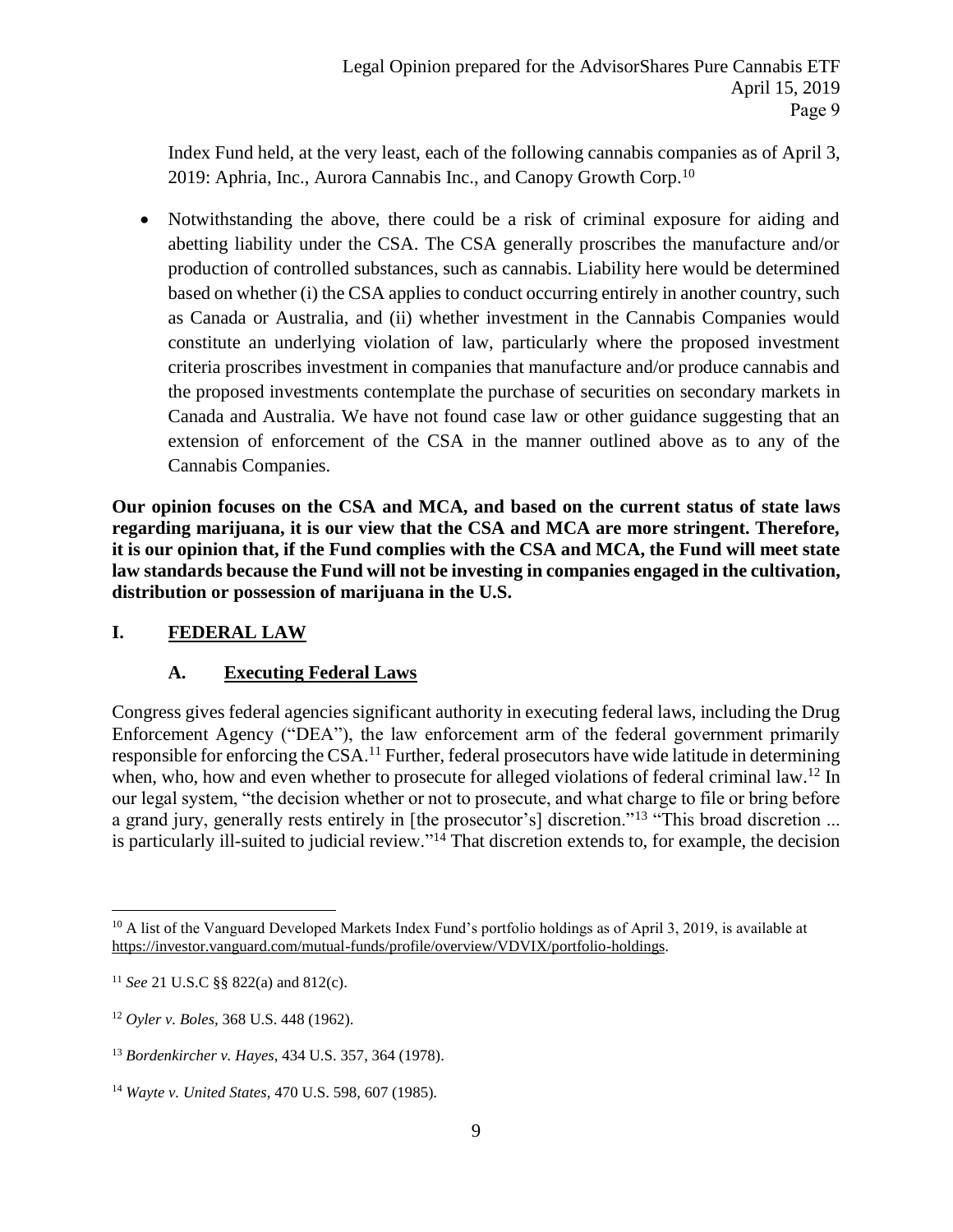to prosecute a matter, the selection of charges, whether to enter into a plea agreement, and participation in sentencing.<sup>15</sup>

With respect to business organizations, such as the Fund, the United States Justice Manual provides the following guidelines to prosecutors to promote the reasoned exercise of discretion:<sup>16</sup>

- The nature and seriousness of the offense, including the risk of harm to the public, and applicable policies and priorities, if any, governing the prosecution of business organizations for particular categories of crime;
- The pervasiveness of wrongdoing within the business organization, including the complicity in, or the condoning of, the wrongdoing by management;
- The business organization's history of similar misconduct, including prior criminal, civil, and regulatory enforcement actions against it;
- The business organization's identification of individuals responsible for the misconduct and production of misconduct information;
- The existence, effectiveness, and enforcement of the business organization's pre-existing compliance program;
- The business organization's timely and voluntary disclosure of wrongdoing;
- The business organization's remedial actions, including any efforts to implement an effective corporate compliance program or to improve an existing one, to replace responsible management, to discipline or terminate wrongdoers, to pay restitution, and to discipline wrongdoers;
- Collateral consequences, including whether there is disproportionate harm to shareholders, pension holders, employees, and others not proven personally culpable, as well as impact on the public arising from the prosecution;
- The adequacy of remedies such as civil or regulatory enforcement actions; and
- The adequacy of the prosecution of individuals responsible for the business organization's malfeasance.

<sup>15</sup> *See* United States Justice Manual at § 9-27.110, available at https://www.justice.gov/jm/justice-manual.

<sup>16</sup> United States Justice Manual at §§ 9-28.300, 9-28.400, 9-28.500, 9-28.600, 9-28.700, 9-28.800, 9-28.900, 9- 28.1000, 9-28.1100, 9-28.1200, and 9-28.1300, available at [https://www.justice.gov/jm/justice-manual.](https://www.justice.gov/jm/justice-manual)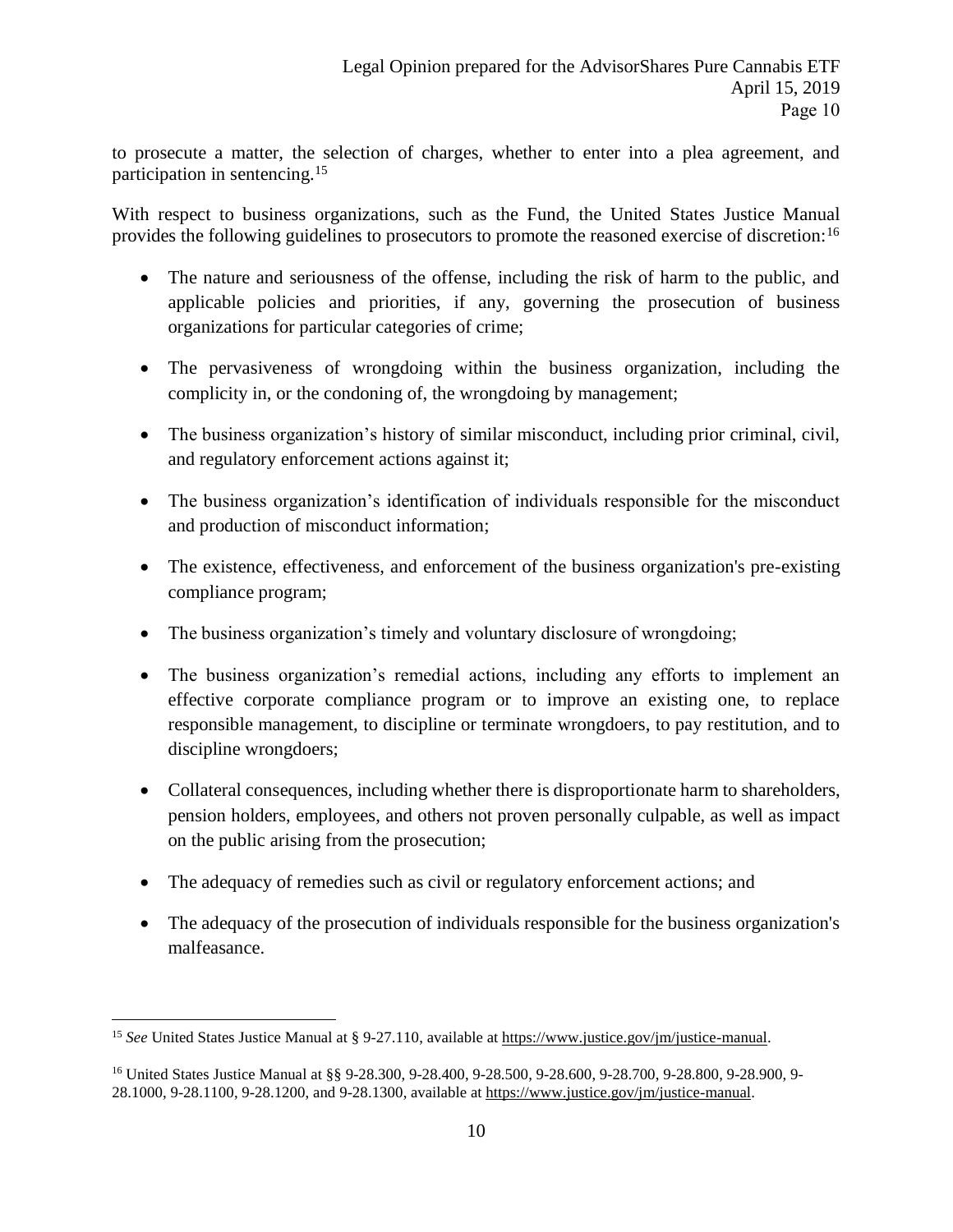# **B. DOJ Position on Enforcement of Federal Marijuana Laws**

During the Obama administration, Deputy Attorney General David Ogden and Deputy Attorney General James Cole released several memoranda that addressed federal enforcement priorities regarding the CSA. These memoranda were intended to adapt the federal government's position on marijuana as states legalized the drug for medical purposes.

Most notably, in 2013, Deputy Attorney General Cole released a memorandum<sup>17</sup> (the "Cole Memo") that reiterated the DOJ's commitment to enforcing the CSA, but that directed law enforcement and prosecutors only to focus on conduct that implicated the following:

- Preventing the distribution of marijuana to minors;
- Preventing revenue from the sale of marijuana from going to criminal enterprises, gangs, and cartels;
- Preventing the diversion of marijuana from states where it is legal under state law in some form to other states;
- Preventing state-authorized marijuana activity from being used as a cover or pretext for the trafficking of other illegal drugs or other illegal activity;
- Preventing violence and the use of firearms in the cultivation and distribution of marijuana;
- Preventing drugged driving and the exacerbation of other adverse public health consequences associated with marijuana use;
- Preventing the growing of marijuana on public lands and the attendant public safety and environmental dangers posed by marijuana production on public lands; and
- Preventing marijuana possession or use on federal property.

 $\overline{a}$ 

The Cole Memo further conditioned this guidance on the existence of a state regulatory scheme that provides "robust controls and procedures [which are] effective in practice," in which case "enforcement of state laws by state and local law enforcement and regulatory bodies should remain the primary means of addressing marijuana-related activity." Taken together, the Cole Memo and other related memoranda provided that the federal government would give some leeway to states' control over medical marijuana use and production for medical purposes. Importantly, though, the Cole Memo did not have the force of law, but only reflected a policy subject to change at any time.

In January 2018, Attorney General Jeff Sessions issued a new memorandum (the "Sessions Memo") repealing the policy statements in the Cole Memo: "Given the Department's well-

<sup>17</sup> Memorandum from James Cole, *U.S. Deputy Attorney General, on Guidance Regarding Marijuana Enforcement* (Aug. 29, 2013) available a[t https://www.justice.gov/iso/opa/resources/3052013829132756857467.pdf.](https://www.justice.gov/iso/opa/resources/3052013829132756857467.pdf)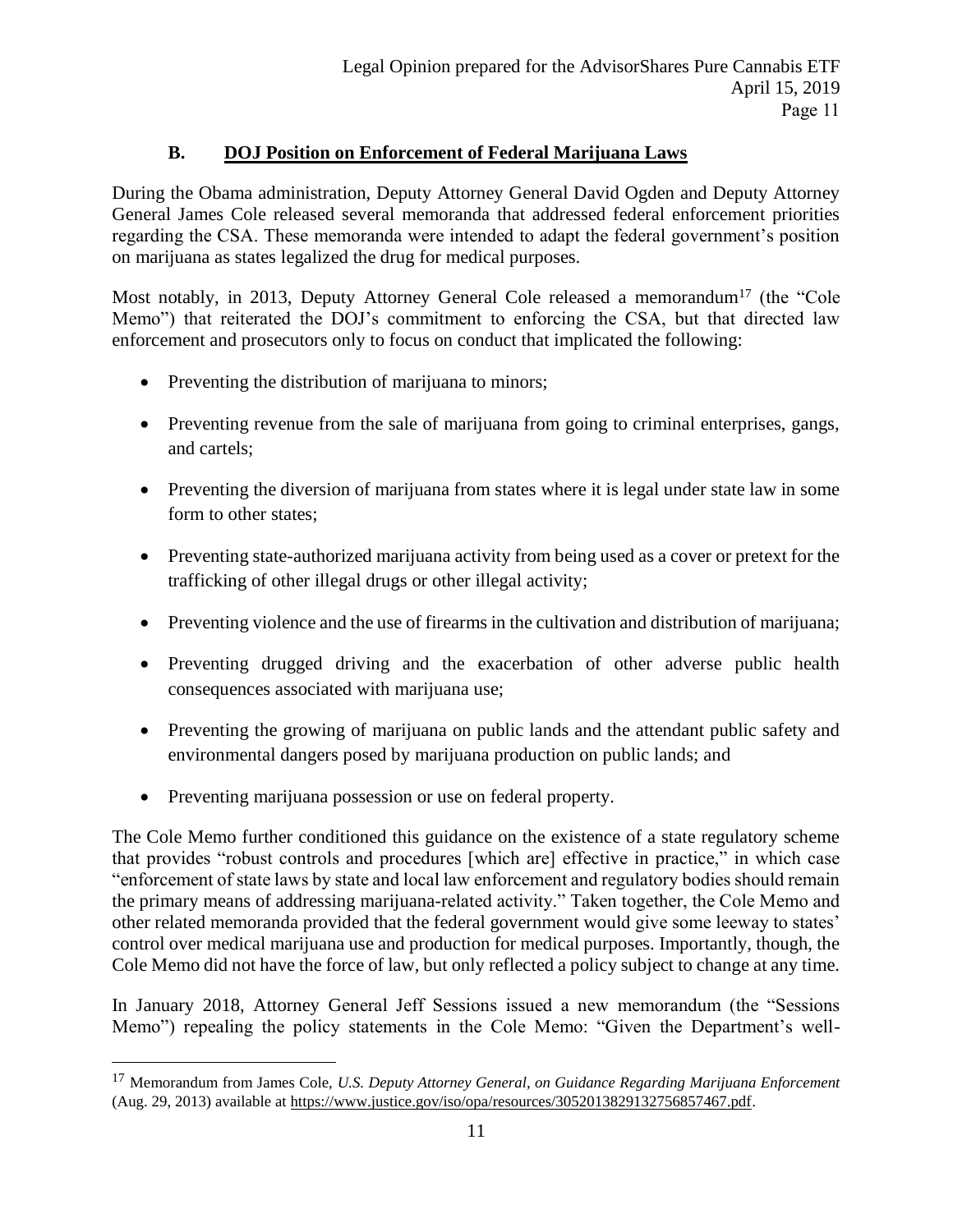established general principles, previous nationwide guidance specific to marijuana enforcement is unnecessary and is rescinded, effective immediately."<sup>18</sup> The Sessions Memo reinforces the prosecutorial discretion to pursuing penalties for marijuana cultivation, distribution, and possession under the CSA and MCA for financial transactions.<sup>19</sup>

The Sessions Memo provides that the federal government may pursue action against violations of federal law related to marijuana. To the extent that they have done so, it appears that federal prosecutors have focused on growers and producers within the states, rather than investors.<sup>20</sup>

Moreover, there are multiple U.S. exchange-listed companies that either are investing in Canadian cannabis companies, or are Canadian cannabis companies themselves, such as Tilray Inc., a cannabis research, cultivation, processing, and distribution firm traded on NASDAQ. Similarly, we have not identified any public reports concerning any DOJ action with respect to Constellation Brands, Inc., a New York-based Fortune 500 company that is publicly traded on the New York Stock Exchange. Constellation invested CAD\$5 billion (US\$4 billion) into Canopy Growth Corporation, a Canadian producer and exporter of cannabis.<sup>21</sup> Canopy is listed on the TSX and, as of May 2018, it became listed on the NYSE.

Further, the SEC appears to have scrutinized the registration statements and other disclosure documents made by Cannabis Companies. For instance, the SEC requested changes to Tilray's public disclosure documents, including increased disclosures regarding the company's capital structure and risks associated with operating in the cannabis industry, such as compliance with U.S. laws and potential market volatility.<sup>22</sup>

<sup>20</sup> *See, e.g.,* Superseding Indictment, *U.S. v. Hoang*, Case No. 3:17-cr-70, 2017 WL 9855203 (S.D. Iowa) (criminal charges filed against growers, not investors, related to marijuana production and/or distribution within the states).

<sup>21</sup> *Constellation Brands Investment in Canopy Growth: Expanding Our Strategic Partnership*, (Aug. 2018), available at https://www.canopygrowth.com/wp-content/uploads/2018/08/2018.08.15-Investor-Deck.pdf.

 $\overline{a}$ <sup>18</sup> Memorandum from Jeffrey Sessions, *U.S. Attorney General, on Marijuana Enforcement*, (Jan. 4, 2018) available at https://www.justice.gov/opa/press-release/file/1022196/download.

<sup>&</sup>lt;sup>19</sup> On November 7, 2018, Jeff Sessions resigned from his post as Attorney General. While the Sessions Memo still remains in effect, its status may change, along with enforcement priorities, under newly confirmed Attorney General William Barr. However, during his confirmation process, Attorney General Barr stated in a written response to Congress as follows: "As discussed at my hearing, I do not intend to go after parties who have complied with state law in reliance on the Cole Memorandum." *See* https://www.vox.com/policy-and-

politics/2019/1/28/18200982/marijuana-legalization-trump-jeff-sessions-william-barr. Separate and apart from these pronouncements, Congress has withheld funding to the DOJ (pursuant to the Rohrabacher-Blumenauer Amendment to federal spending bills) to prosecute state-compliant business in the medical marijuana space since 2014.

<sup>22</sup> *See* Letter from Sec. & Exch, Comm'n to Brendan Kennedy, President and CEO of Tilray, Inc. (Apr. 17, 2018), available at https://www.sec.gov/Archives/edgar/data/1731348/000000000018011638/filename1.pdf; *see also*  Securities and Exchange Commission, *Investor Alert: Marijuana Investments and Fraud* (Sep. 9, 2018), available at https://www.investor.gov/additional-resources/news-alerts/alerts-bulletins/investor-alert-marijuana-investmentsfraud (the SEC appears to be concerned with ensuring that investors are aware of market volatility and concerns about potentially fraudulent disclosures).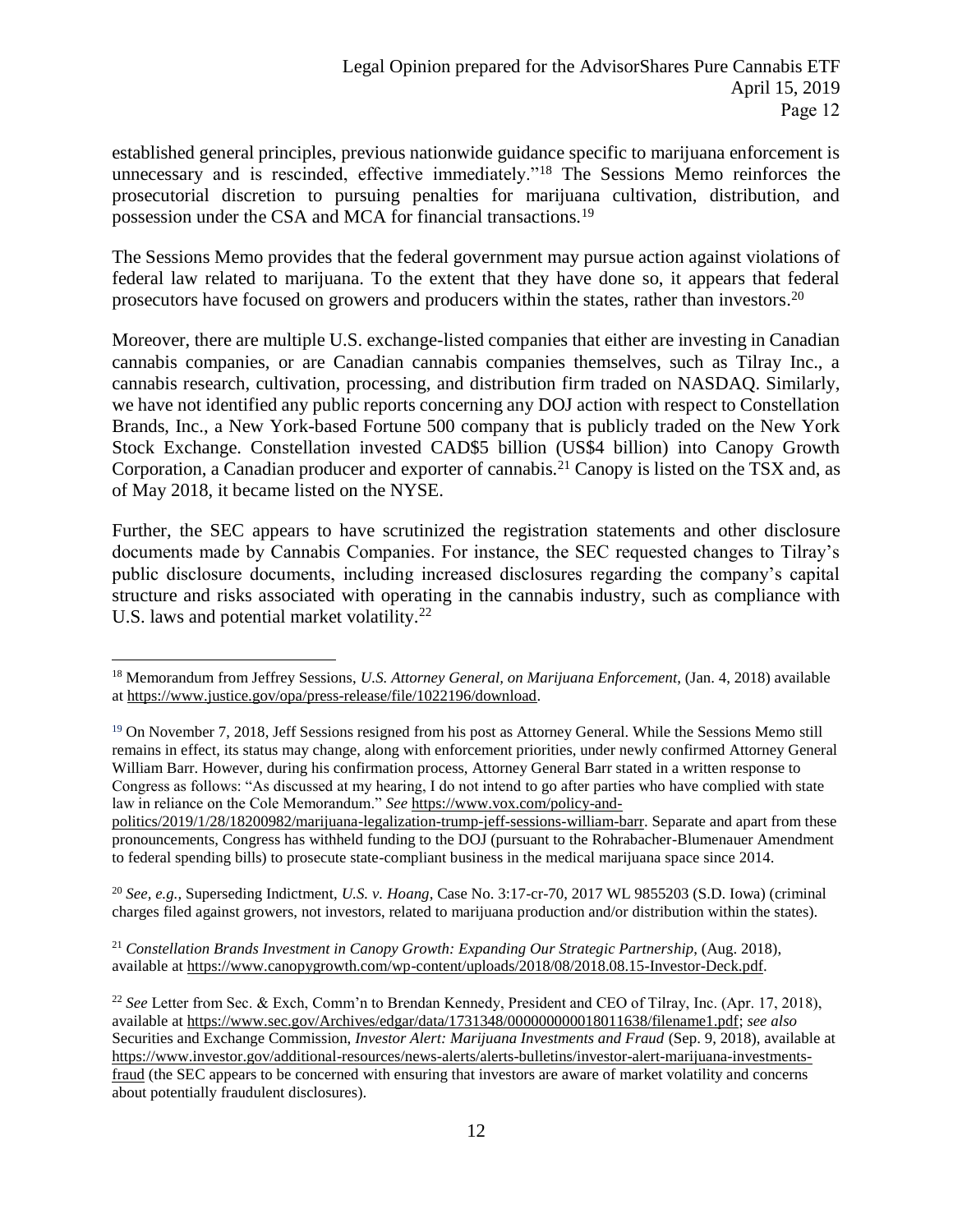Finally, we have found nothing in the publicly available resources noted above that suggests that any of the Cannabis Companies being considered for investment are engaged in any cannabis touching business in the U.S. Moreover, we have found no publicly reported civil, criminal or regulatory proceedings against any of the Cannabis Companies for a violation of the CSA and/or MCA. This opinion is only based upon and limited to that publicly available information available from the SEC, SEDAR, and Bloomberg Law Docket.

**Based on the foregoing and the Fund's representation that it will only invest in certain exchange traded securities compliant with U.S. federal law, we believe the Fund would not violate the CSA or be subject to DOJ marijuana enforcement.**

# **II. THE CSA**

Under Section 841(a) of the CSA, it is unlawful for a person to knowingly or intentionally "manufacture, distribute, or dispense, or possess with intent to manufacture, distribute, or dispense, a controlled substance . . . .<sup>"23</sup> The statute defines "manufacture" as the production, preparation, propagation, compounding, or processing of a drug or other substance, either directly or indirectly or by extraction, and includes any packaging or repackaging of such substance, except as complying with applicable state law.<sup>24</sup> In addition, Section 846 of the CSA prohibits conspiring to commit substantive offenses under the Act, and provides that any individual who attempts or conspires to commit a violation of the CSA will be subject to the same penalties as the underlying offense.<sup>25</sup>

Based purely on the plain language of the Fund's Registration Statement (including the Statement of Additional Information) and the proposed investments, including our analysis of their businesses as derived from the publicly available resources noted above, none of these businesses appear to be involved in the growth, manufacture, processing or sale of cannabis in the U.S. According to the Fund's Registration Statement, the Fund is also not preparing or otherwise seeking to distribute the marijuana itself in the U.S. Instead, the Registration Statement reflects that the proposed investment activity would only include purchasing securities—on the secondary market on an exchange that requires compliance with national and local laws, including U.S. federal law—of companies that are legally operating and supporting the cannabis industry in Canada, not in the U.S.

**Based on the foregoing, it is our opinion that the Fund would not have direct liability under Section 841(a) or Section 846 of the CSA because it will not be investing in any business that is in the business of growing, manufacturing, processing or selling marijuana in the U.S.**

 $\overline{a}$  $23$  21 U.S.C. § 841(a)(1).

 $24$  21 U.S.C. § 802(15).

<sup>25</sup> 21 U.S.C. § 846.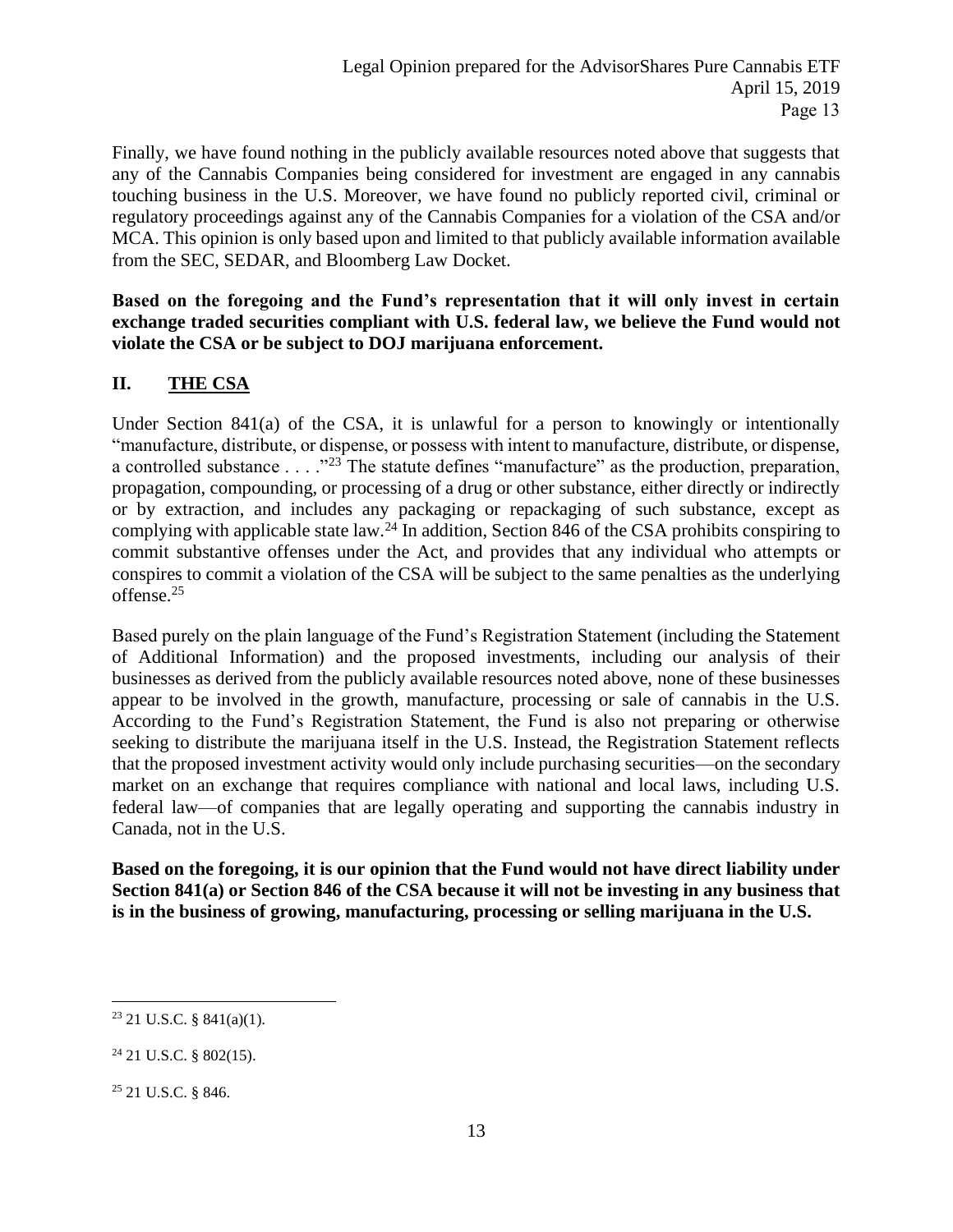## **III. COMPLYING WITH FEDERAL MONEY LAUNDERING LAWS**

In addition to complying with the CSA, the Fund must also comply with federal money laundering laws. Section 1956 of the MCA provides in pertinent part:

> [W]hoever, knowing that the property involved in a financial transaction represents the proceeds of some form of unlawful activity, conducts or attempts to conduct such a financial transaction which in fact involves the proceeds of specified unlawful activity- with the intent to promote the carrying on of specified unlawful activity.  $\cdot$ . <sup>26</sup>

The MCA further provides:

Whoever transports, transmits, or transfers, or attempts to transport, transmit, or transfer a monetary instrument or funds from a place in the United States to or through a place outside the United States or to a place in the United States from or through a place outside the United States--with the intent to promote the carrying on of specified unlawful activity.  $\cdot$ .<sup>27</sup>

Many exchanges do not have listing requirements that include compliance with U.S. federal laws. The CSE began operations in 2003 to provide a modern and efficient alternative for companies looking to access the Canadian public capital markets. The CSE listing requirements are less strict and many U.S. marijuana companies that comply with their respective state laws have used this platform to gain public access. By way of example, MedMen Enterprises ("MedMen") is publicly traded on the CSE and is a U.S.-based marijuana company that owns and operates licensed cannabis facilities (including cultivation, manufacturing and retail) in California, Illinois, Nevada, New York, Arizona, and Florida. According to the Fund's Registration Statement and Statement of Additional Information, the Fund will not invest in companies listed on the CSE and will not invest in a company that engages in the cultivation, production or distribution of marijuana in the U.S. unless and until such time as the cultivation, production or distribution of such marijuana or products become legal under U.S. federal law.

**Based on the foregoing, in our opinion the Fund's investment activity should not constitute an offense under Section 1961(1) (i.e., obtaining proceeds from an unlawful activities) because the Fund's investments are in exchange-listed companies that require compliance with U.S. federal laws in addition to the laws of their respective jurisdictions.**

 $26$  18 U.S.C. § 1956(a)(1)-(A)(i).

 $27$  18 U.S.C. § 1956 (a)(2)-(A).